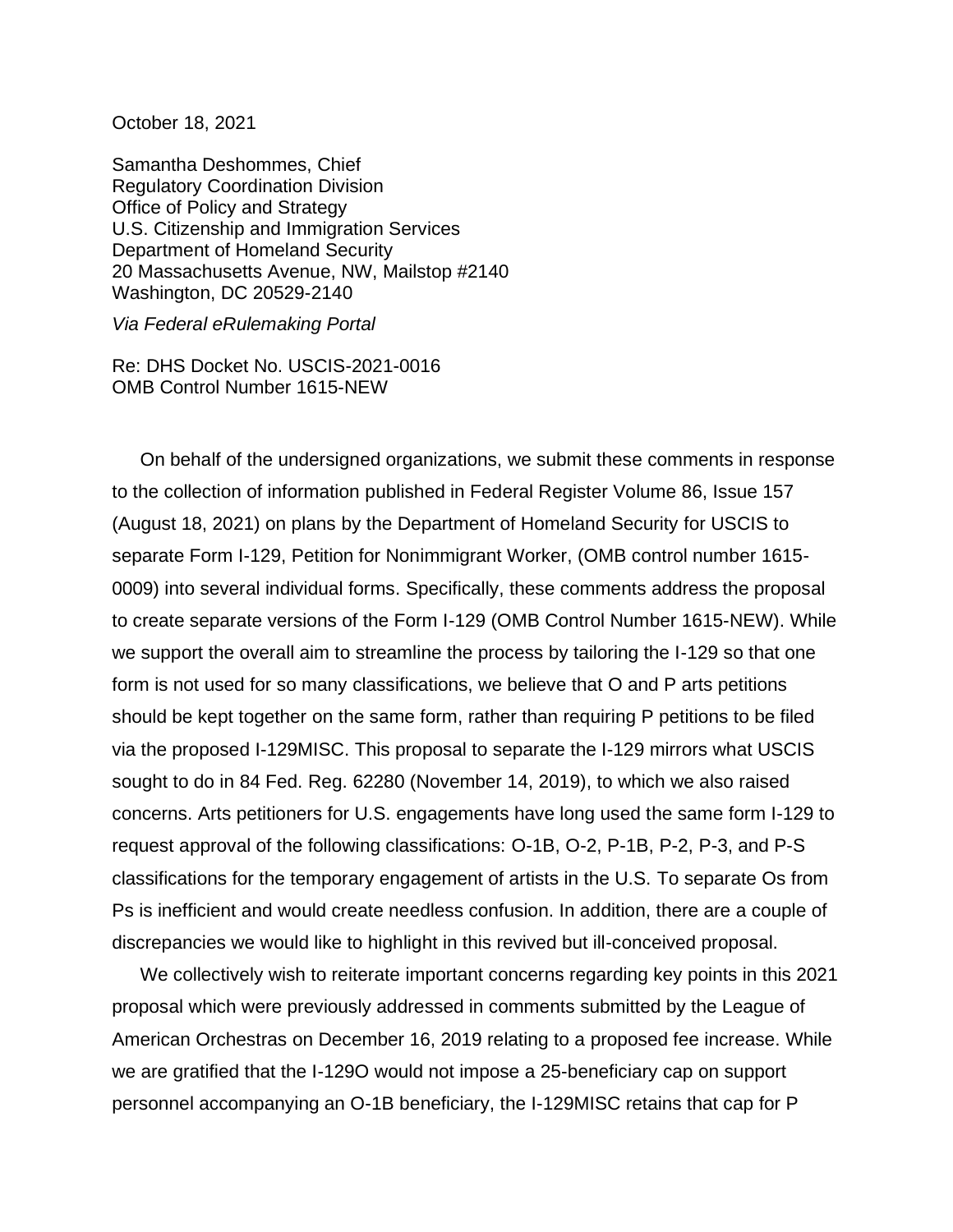beneficiaries, which unjustly raises costs and creates several needless problems for arts ensembles that have more than 25 performers. Not only would the ensembles themselves face exponential costs based only on the size of their groups, but the multiplying effect of entering essentially the same information onto petitions that are part of a whole would certainly risk confusion and processing delays at USCIS.

Ever-rising costs, delays, and unpredictability in the visa process have always created high economic risks for U.S. arts organizations, the local economies they support, and the local audiences they serve. The best course of action, therefore, is to streamline processes and create consistency wherever possible, and not to incur new fees that fail to serve a discernible purpose to the public. In reviewing the draft Form I-129O and Form I-129MISC in detail, compared alongside the current I-129 instructions, we wish to share the following additional observations and suggestions from the perspective of U.S.-based arts petitioners filing for O and P artists.

## **Convert the I-129O into an I-129OP that could also be used for P petitions**

The newly proposed Form I-129O provides a welcome streamlining of the O petition. The streamlining of the current I-129 from 36 pages to a total of 12 for the I-129O is a very welcome change. Removing sections that do not pertain to beneficiaries that are seeking O (or P) visas greatly reduces confusion on the petitioner's side. Also, eliminating separate supplement pages and instead incorporating the requested data into the I-129O will help ensure petitioners do not mistakenly complete the wrong supplement pages, forget to include the required supplementary information, or needlessly print and submit more pages than are required.

Simply put, the proposed Form I-129MISC is an inappropriate option for P visas. P classification petitioners have so much in common with O classification petitioners, that they should be completing the same form. The I-129O should really become the I-129OP with very minor modifications to include the few additional fields that pertain to Ps. We strongly urge USCIS not to include the P visa category on the proposed I-129MISC. Due to the similar nature of the work and the shared type of information the forms request of O and P arts petitioners, it would be perfectly logical and consistent - and still a much-streamlined process compared to current practice -- to combine these onto the same form. In doing so, USICS would support the ability of arts petitioners that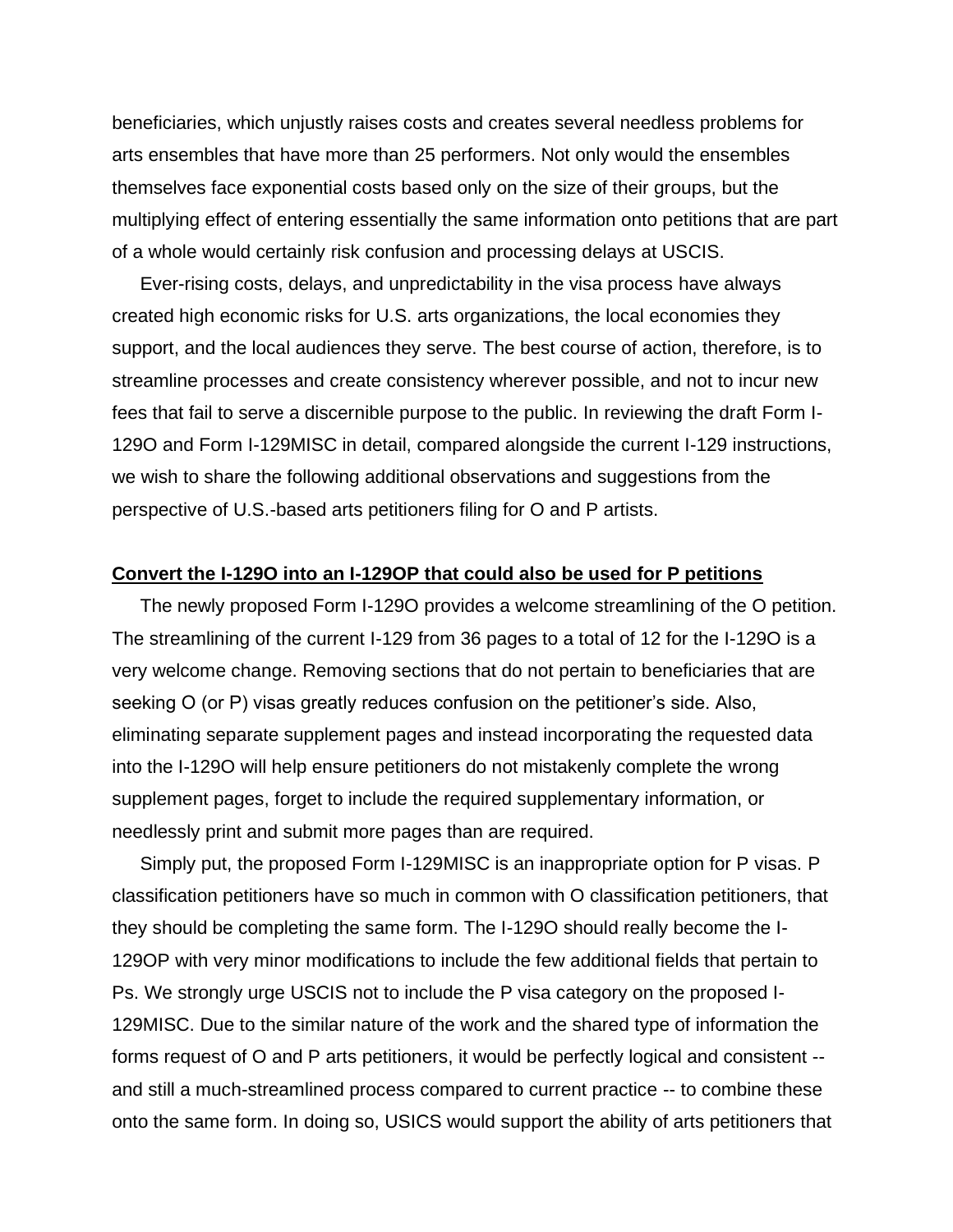routinely engage both O and P guest artists to learn and complete one new form. This would surely also be of benefit to USCIS adjudicators as well.

In comparing the forms side by side, there are two items that ought to appear on both forms but only appear in one at present: 1) In Part 3 - the I-129O should provide fields that allow petitioners to "Provide all other names the beneficiary has used (nicknames, aliases, maiden name)" -- many O-1B beneficiaries perform using different versions of their legal names, and it has been useful to have this section available for such occasions. Otherwise, supporting evidence that refers to a stage name alias may not make sense to a USCIS adjudicator who does not have this part of the I-129 to inform them if a beneficiary uses additional names. 2) In Part 4, the I-129MISC does not currently include fields to indicate labor organization information, explanation of nature of event, services to be performed. Arts petitioners engaging P classification artist beneficiaries would need to complete these fields, which reinforces why it makes sense to simply incorporate some of the P questions into the proposed I-129O form.

Other minor modifications to make the I-129O suitable for P would be simple and straightforward without unduly increasing the overall length of the petition. O petitioners are already accustomed to skipping fields that do not apply to them, so to do so with a very few P-specific questions would not be problematic and would on the whole make for a more consistent process for petitioners accustomed to using one form for all artists.

## **Abolish the 25-beneficiary cap on O and P arts petitions**

To further elaborate on the concern about the 25-beneficiary cap, to require multiple petitions for large performing groups would be more expensive, duplicative, and make the entire petition process rife with new risk for errors and delays. We are pleased to see there is no cap applied to O-2 beneficiaries and that the instructions for Form I-129O note petitioners "may, however, include multiple beneficiaries seeking O-2 classification on the same petition if they will all be assisting the same O-1 for the same events or performances, during the same period of time, and in the same location. If these conditions do not apply, you must file a separate petition." This same logic and exception should be applied to P-1B, P-3, and P-support beneficiaries. When all beneficiaries are being engaged for the same events or performances, during the same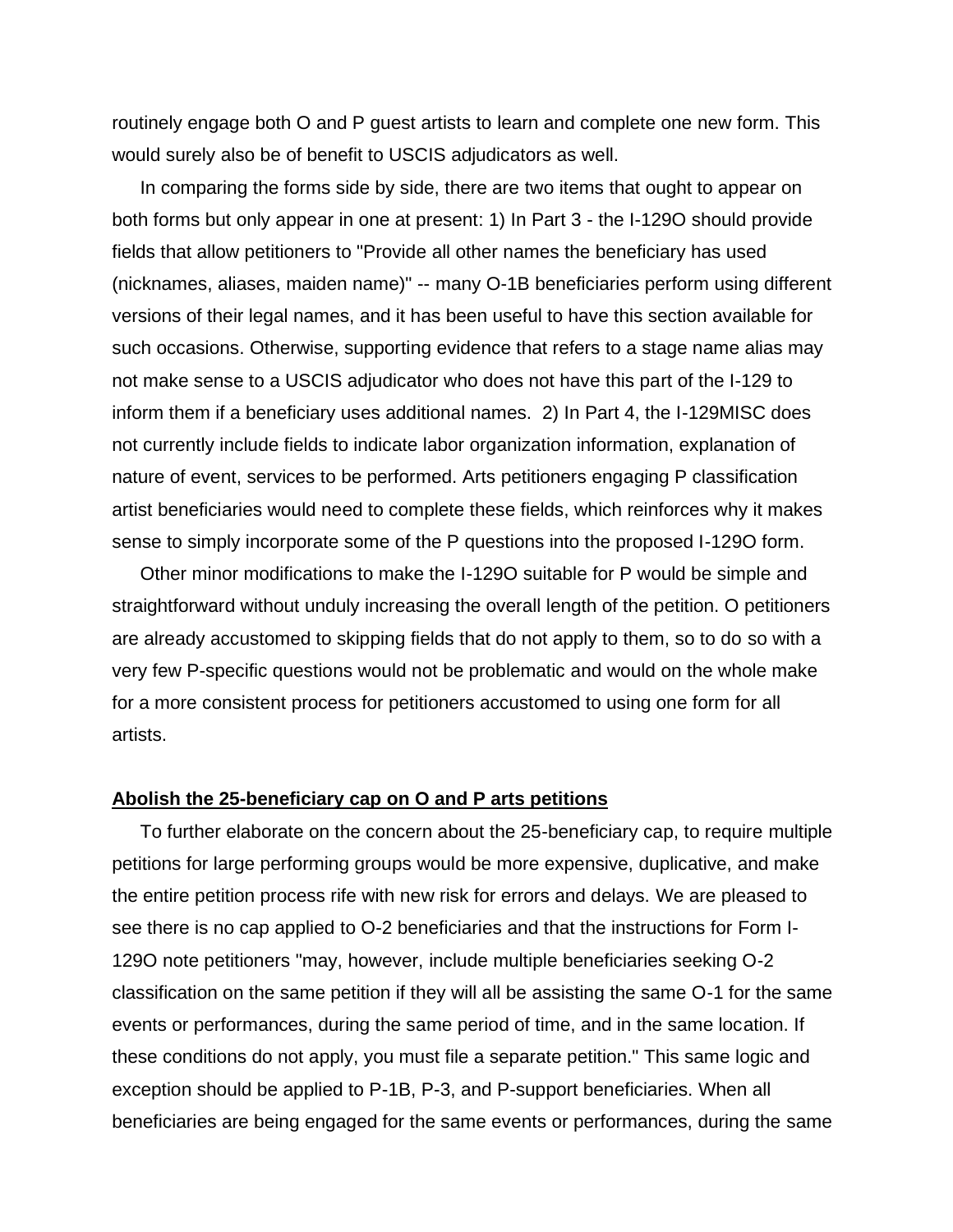period of time, in the same location, there is no justification to force separate reviews of separate petitions that are in all meaningful respects going to be identical.

The arts are unique and should be recognized as such: a large ensemble such as an orchestra or an opera company is a clearly recognized entity that performs together as a cohesive whole. The logistical challenges created by requiring multiple petitions that arbitrarily separate performers of a single known entity raises many possibilities for error, delays, and staggered approvals that would threaten efficient consular processing and the ability to complete U.S. engagements. After more than a year of suspended activities and decimated budgets due to the effects of COVID-19, it would be highly damaging to create a new condition that would increase paperwork and fees without justification or benefit. The following considerations for an arts exception to this limit should be taken into account:

- The nature of the performing arts is uniquely location-, date-, and time-specific, and the ability to deliver a promised performance relies upon **all** beneficiaries receiving approval at the same time and as one group. The fate of all performers of an established ensemble must be made as one single decision, not as separate ones.
- The evidentiary requirements for obtaining P approval for an ensemble, whether for P-1B or P-3, relies upon proving international recognition of that group in a variety of ways, as well as demonstrating for P-1B that a minimum of 75% of members has been with the group for at least one year. An unnecessary burden is created should petitioners have to ensure that beneficiaries are grouped so that the 75% rule is met for each component petition if, for example, an ensemble totals 100 members, and requires 4 separate petitions. Further, whether beneficiaries for O and P arts petitions are grouped on the same petition or split into multiple petitions due solely to this proposed cap, the evidentiary material, contract, itinerary, and so on still refer to the entire group as a whole, not to individual beneficiaries, therefore it would be inefficient, duplicative, and timeconsuming to require multiple petitions that provide the same information. This would create a greater printing, shipping, and adjudicating burden for identical petitions that ought to be considered as a single entity.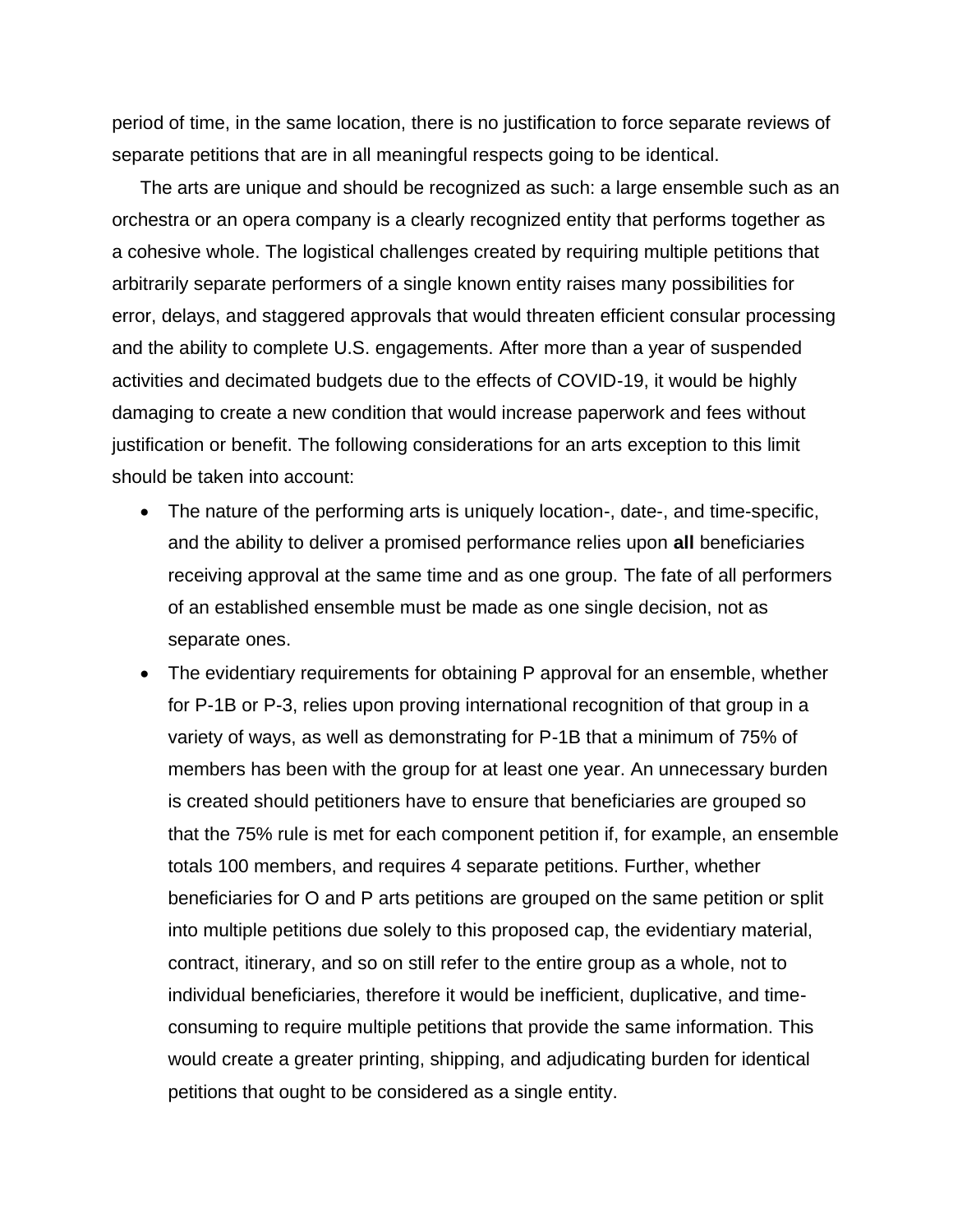• We note that the Form I-129MISC lacks the option for indicating when a batch of 25 beneficiaries are part of a larger whole and that there may be one, two, or more additional petitions comprising the full ensemble. If component filings corresponding to the same performing group were to be assigned to multiple USCIS adjudicators, there is the potential for different conclusions to be reached regarding the applicable criteria, which would cause further delays in timely adjudication. There is also the likelihood that different adjudicators would process their workloads at different speeds, which would force a large ensemble to wait longer than otherwise to proceed onto consular processing. Even if the same USCIS adjudicator were to receive all related petitions for a large ensemble, reviewing each petition separately and confirming that all the supporting information is the same would be a tremendous waste of USCIS time and staff resources for processing, notification, updating online case status, and uploading petitions into the Petition Information Management System–all for multiple cases that belong to a single entity.

Due to these considerations, and the tremendous importance of furthering cultural interests to U.S. audiences, we argue for an exception to be made in favor of **maintaining the current policy of filing a single petition for a single group regardless of its size**.

Additional form-specific suggestions and observations:

- If a cap *must* be imposed--which we urgently oppose--there should be an additional field for the petitioner to note the grand total of beneficiaries that comprise a formal group in the event that total exceeds 25. The instructions do not provide guidance on this point other than to reiterate that additional filings must be made if there are more than 25 beneficiaries. In cases when a group contains more than 25 members, USCIS should be aware it is adjudicating one of multiple petitions belonging to a large ensemble.
- For the I-129O, new Part 4 fields to provide information about labor organizations helpfully consolidate information that is currently sought in the separate O & P Classifications Supplement pages. However, we recommend re-inserting the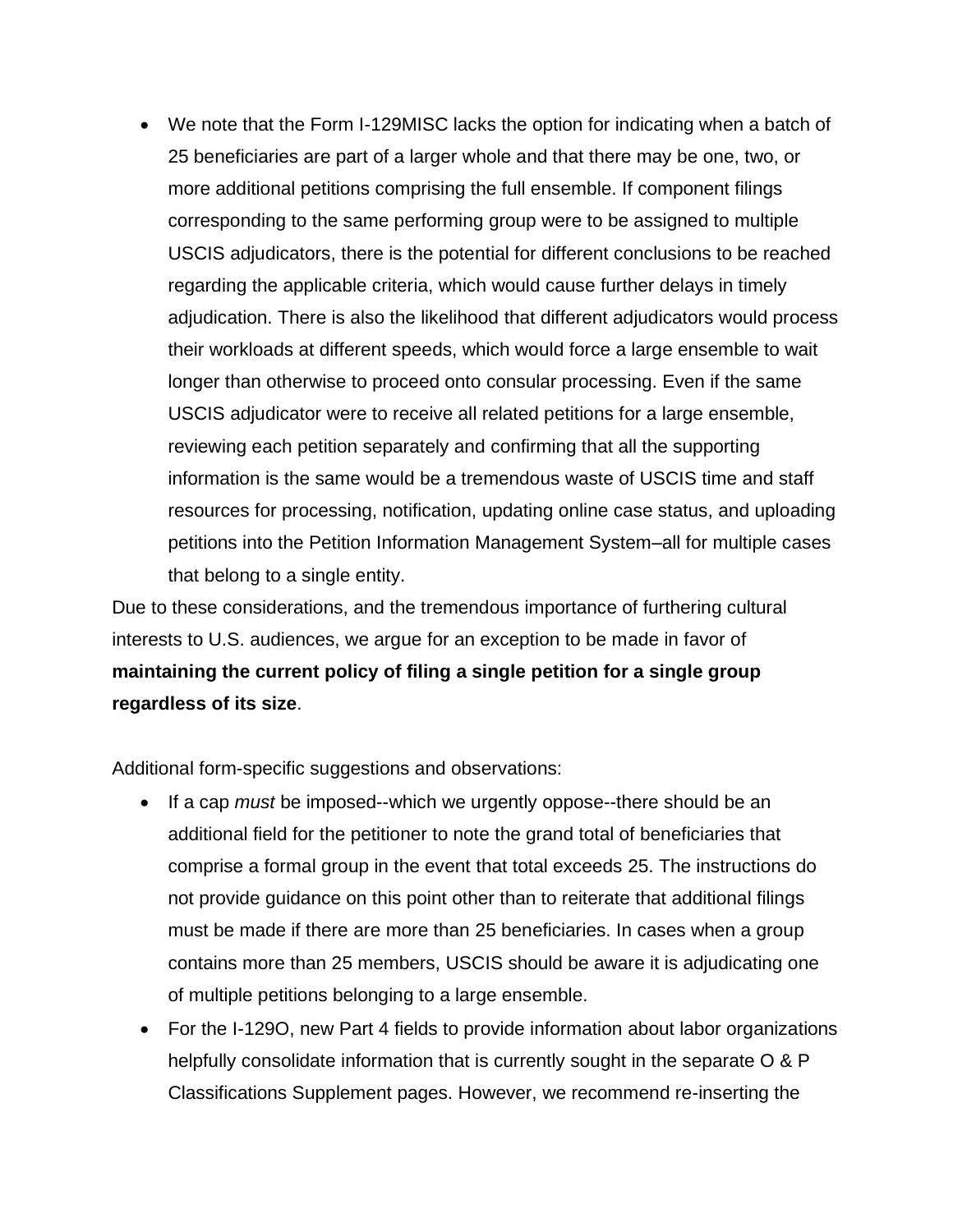note from the Supplement pages that specifies that Part 4, Items 19-22 only need to be completed if the petition being submitted does not include the labor consultation. The current practice is that those items are only completed when one is *not* including the labor consultation, so we simply request consistency with long-established practice, otherwise USCIS adjudicators may mistakenly believe a consultation is not part of the petition.

- We recommend re-inserting the Yes/No question from the current I-129 that prompts the petitioner as to whether the beneficiary has a valid passport. The I-129O does provide fields for entering passport information if the beneficiary is currently in the U.S. at the time the petition is being filed, but the question as to whether the beneficiary has a valid passport has served as a helpful reminder to petitioners to double-check that beneficiaries have sufficient validity remaining on their passports.
- For the I-129MISC, or ideally on a combined I-129OP, we recommend adding "P-1B – individual entertainers to join U.S. based internationally recognized entertainment group" as an option in the list of requested Nonimmigrant Classifications in Part 2. USCIS has for ten years been approving P-1B petitions of this nature, following a December 31, 2011 USCIS policy memorandum (PM-602-0053) that provided guidance that "supersedes prior policy guidance regarding the definition of "internationally recognized entertainment groups" and provides corresponding updates to the AFM." The memorandum concluded, "the P-1B classification should include individual entertainers coming to the United States to join U.S. based internationally recognized entertainment groups" therefore, the list of P options would be more complete and accurate if it included this additional condition of the P-1B. Corresponding with this suggestion is the use of "beneficiary or group" in the accompanying instructions for the form on page 1 under "What is The Purpose...". Note that the description for P-1B in the instructions already correctly notes its applicability for "Entertainer or Entertainment Group" on page 16 of the I-129MISC instructions.
- Page 5 of the I-129O in Part 4, Question 1 contains a typo in the abbreviation of Customs and Border Protection as CPB rather than CBP.